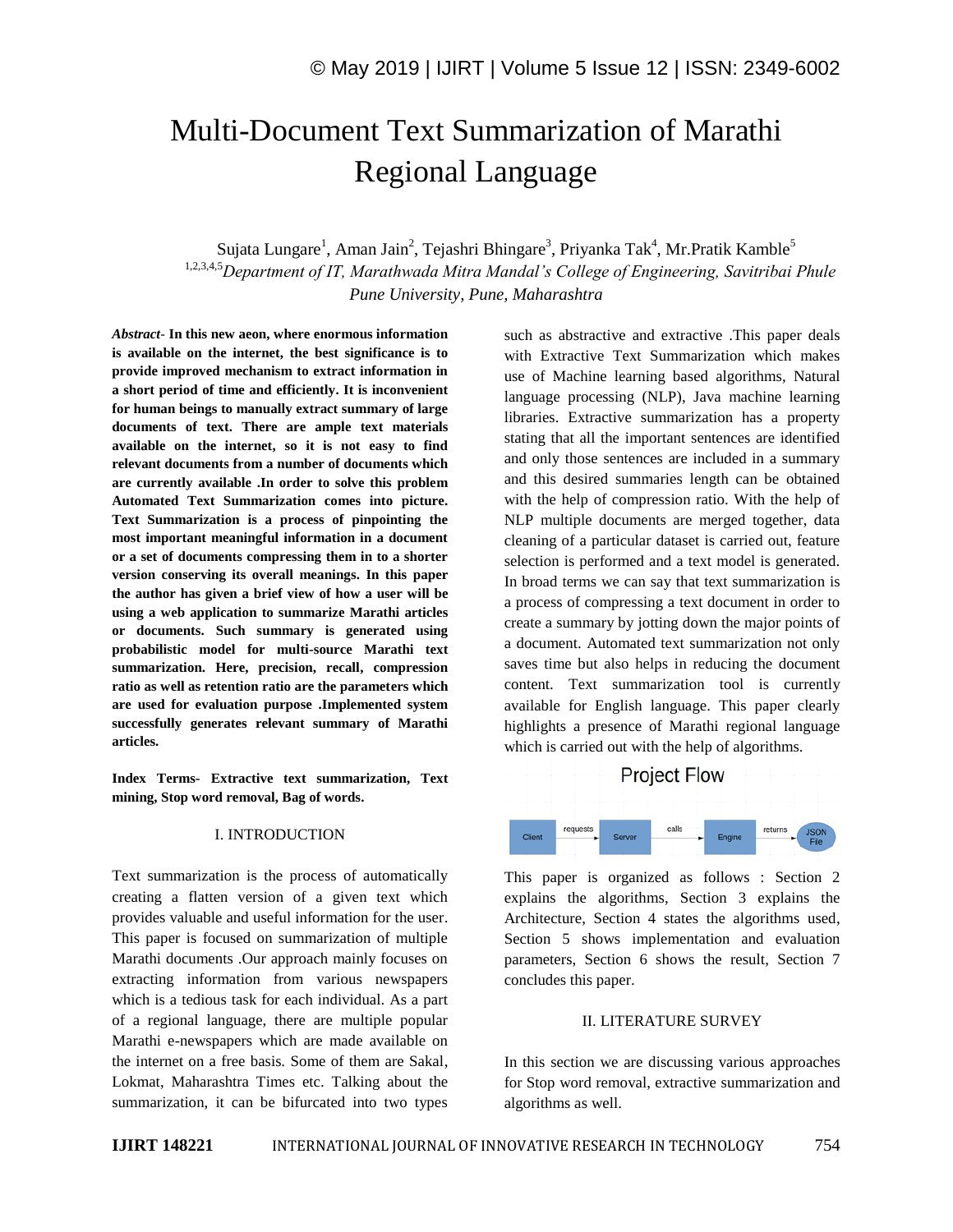In [1], the author Irena Spasic has proposed a technology related to multi-word term recognition in which a flexiterm is extended to recognize acronyms which can be consolidated into term merging process. Not only the author has stated about the acronym recognition but has also discussed about its integration with other types of term variation. Flexi term also implements unsupervised approach of extracting multiple word terms which is carried out with the help of lexico-filtering.

In [2], the author Yogeshwari V. Rathod has explained about the text -rank graph based ranking model which is used for graph extraction from natural language texts .Page rank algorithm is also having a leading role in this paper which consist of key phrase extraction. These consist of various modules related to pre-processing as well as stemming which are resulting in stop word removal and tokenization methods.

In [3], authors Sandeep Sripada, Venu Gopal Kasturi, Gautam Kumar Parai discussed about multidocument approach towards summarization focusing on a extractive type including a novel graph based formulation . K-means clustering algorithm is used in clustering together similar sentences from multiple documents. Stack decoder algorithm is also used by the authors in order to generate summaries close to global optimal as this algorithm is able to test multiple summary lengths.

In [4], authors Shubham Bhosale, Diksha Joshi, Vrushali Bhise, Rushali A.Deshmukh discuss about the keyword extraction algorithm which works efficiently and automatically in extracting keywords in e-newspaper articles. A word extraction module is used by the user in providing the text .This statistical approach is used due to its better performance and less complexity.

## III. PROPOSED ARCHITECTURE

System Architecture





#### IV. ALGORITHM

In this section we describe two algorithms which are based on extractive text summarization.

#### Probabilistic Algorithm

The main focus in probabilistic algorithm is towards the probability of words that are used. This algorithm has a speciality by which multiple documents can be linked or merged together. Summarization helps in avoiding repetitions. Size of the summary is dynamic and can be automatically learned by the engine i.e the algorithm learns the size of the summary with the help of training, E.g: 100 sentences in 10 words cannot be possible .Result is totally dependent on chance. Another name for probabilistic is randomized algorithm.

One of the best example for probabilistic algorithm is the Markov Chain model which is used in selecting the sentences from a particular piece of article as well as it also helps in finding most probabilistic words in a particular sentence. Markov Chain can explain most complicated real time processes and it is said to be memory less.

Probabilistic algorithm includes a model named as Bag of Words Model (BOW) .BOW is a word parser which helps in parsing each and every sentence.

This model is simple in terms of its flexibility as well as implementation .This model states all the words which are known in a particular document. It has nothing to do where the word is located in a document.

Main attraction of BOW:

- Data collection
- Vocabulary
- Vector values
- Frequency & count

## **IJIRT 148221** INTERNATIONAL JOURNAL OF INNOVATIVE RESEARCH IN TECHNOLOGY 755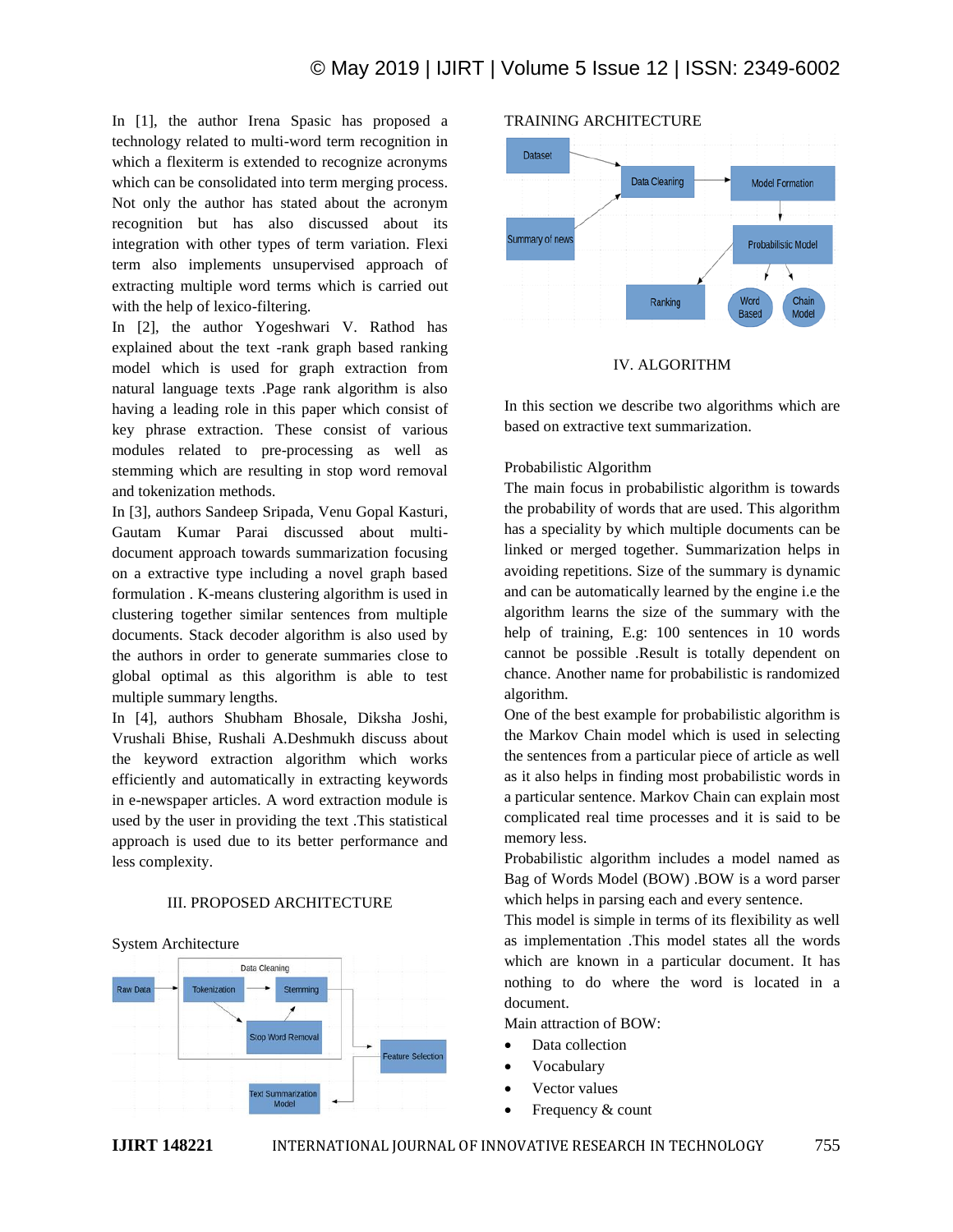## TF-IDF:-

[Term frequency & Inverse Document frequency]

It is a vector based model. This TF-IDF is a product of 2 weights, one is the term frequency and the inverse document frequency.

TF-IDF is used in multi-document as it is good in removing words which are not of much importance. Term frequency

$$
\sum_{i=0}^n = \frac{a_i}{Wn}
$$

Where,

Term frequency is a weight representing of how often a word occurs in a document

Document frequency

$$
\sum_{i=0}^n = \frac{O_i}{n}
$$

Where,

Inverse document frequency is another weight representation of how common is a word across a document

Probability Calculation:

Probability of word (Wn)

$$
\sum_{w=1}^{n} = \frac{O_w}{n}
$$

2.2 Stemmers for Marathi

Stemmers are a fundamental part of natural language processing as well as information retrieval applications. Stemmers are basically used for regional languages .In this paper our approach is towards summarization of Marathi regional language, so we have used stemmers for marathi. In case of Marathi, lamitization is absent .This algorithm is mainly used in removing suffixes by using a list of frequent suffixes.

There are some modules which are based on Stemmers:

- 1. Pre-processing Modules
- 2. Stemming Modules

In Marathi language, a single root word such as महाराष्ट्रा can have assorted relations like महाराष्ट्राचा,

महाराष्ट्राची, महाराष्ट्रामध्ये, महाराष्ट्रासाठी,

महाराष्ट्रावर, महाराष्ट्राकड

## IMPLEMENTATION

While training the input data datasets of news from various news sources is taken along with their ideal summary.

Likewise, testing of input training model with probabilities of sentences and words is performed. Training Phase:

- 1. Read and parse the input.
- 2. Separate heading, Place, Source, Contents and Summary.
- 3. Process contents and calculate words, sentence frequency.
- 4. Map sentences from summary and contents to form probabilities.
- 5. Store the generated model.

Similarly testing of input data is carried out by taking datasets of news from various news sources.

The testing output shows the actual output in the form of a summary for the given set of input news data.

Testing Phase:

- 1. Read and parse the input.
- 2. Separate heading, Place, Source, Contents and Summary.
- 3. Process contents and calculate words , sentence frequency.
- 4. Apply the trained model for generating the summary based on probabilities.
- 5. Store summary.

## EVALUATION PARAMETERS:

1. Precision(P) : This is one of the main evaluation parameters .Precision(P) is the number of sentences that occur in both system as well as in ideal summaries which is divided by the number of sentences in the system summary .

2. Recall $(R)$ : It measures the number of sentences that occur in both the system as well as in ideal summaries which is divided by the number of sentences present in the ideal summary.

3. F-Score (F): It combines both Precision (P) as well as Recall(R)

Formula for the same is listed below:

 $F=2 \cdot P \cdot R / P + R$ 

Precision (P) =  $8/10 = 80%$  $Recall(R) = 8/10 = 80%$ 

## VI. RESULT